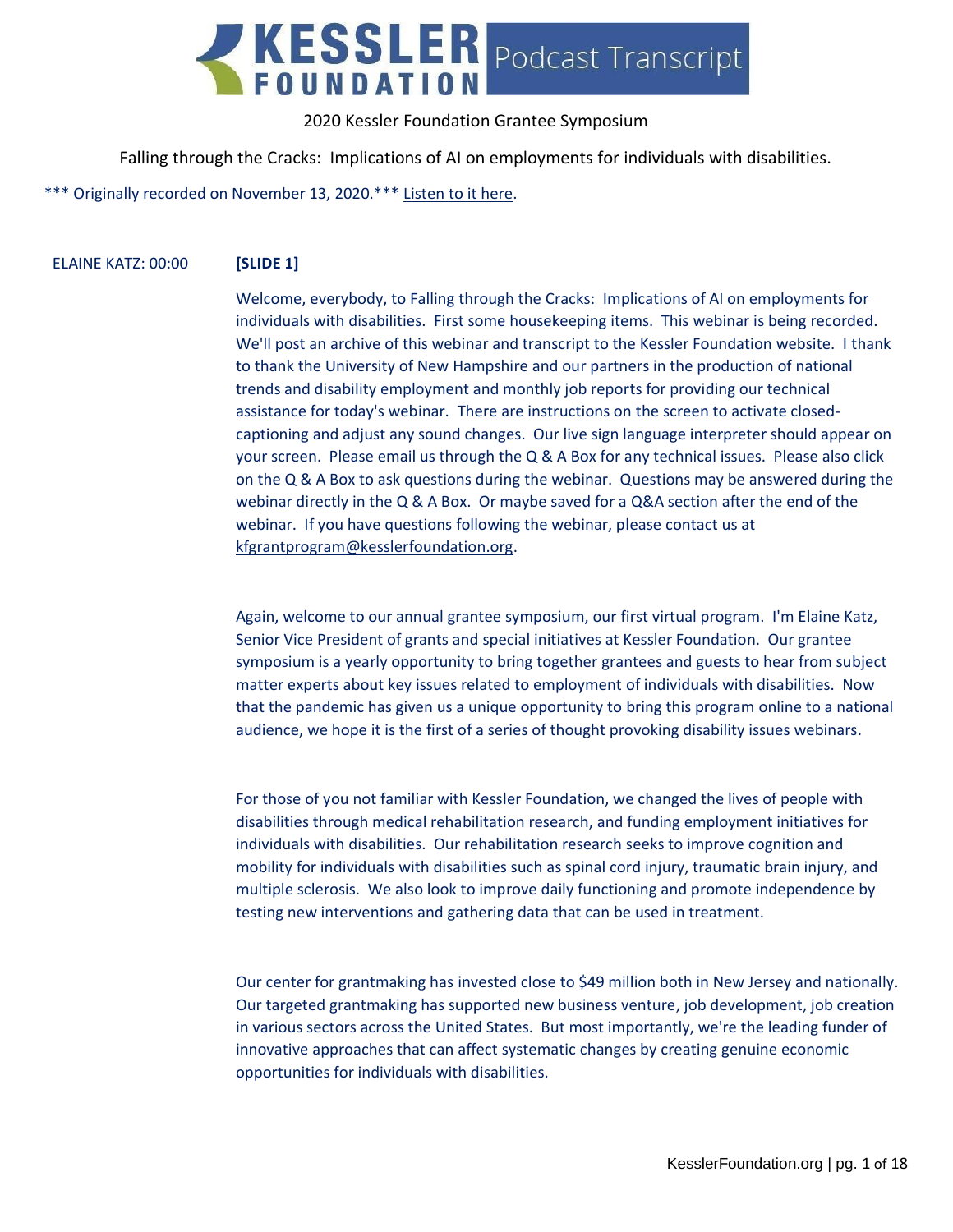

Falling through the Cracks: Implications of AI on employments for individuals with disabilities.

Today's symposium is on the future of work and the influence of artificial intelligence on employment for individuals with disabilities.

Artificial intelligence or AI is not commonly a subject you hear discussed by professionals and mainstream disability organizations.

However, the use of automation continues to grow and influence employee recruitment and placement systems.

But all too often fails to reflect the rich cultural diversity and differences of our lives. Why is this topic so important to the Disability Community and its allies? Digital technology is increasingly central to employment training, placing, onboarding, and maintaining employment. This automation and digitization can create new technological and diversity disparities within our communities.

The COVID pandemic has simply accelerated the use of artificial intelligence and algorithm as the society fully embrace education and training and employment. We hope this symposium today will help you recognize what the future of work may look like, and the influence of AI on employment.

It will further lead you to better your understanding and preparation for the upcoming shifts in how we work, where we work, and the online systems facilitating these processes for employment.

#### **[SLIDE 2]**

So we want to welcome our first speaker today who is going to be speaking on the future of work, setting the stage for employment and the evolution of corporate culture. Jonathan Kaufman is an innovative thought leader, business educator, and strategist who recognize the impact of personal development on organizational growth. Many may know him as an advocacy, advocate, rather, and a frequent contributor to Forbes.com online. Jonathan take it away.

**[SLIDE 3]**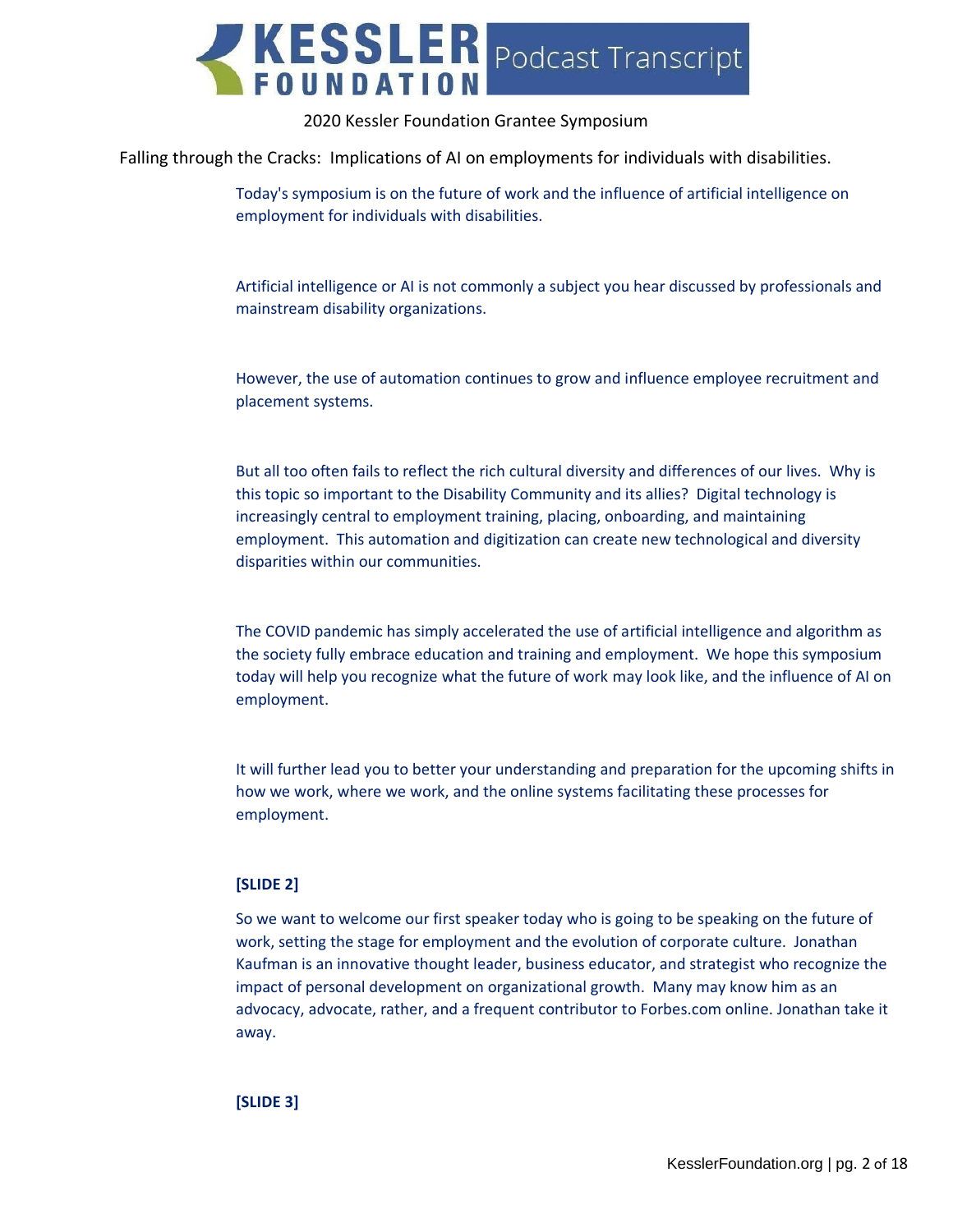

Falling through the Cracks: Implications of AI on employments for individuals with disabilities.

JONATHAN KAUFMAN : 05:03

Good afternoon, everyone. I'm glad to see you. Today, I want to sort of present a global look. And one of the most important things that sort of comes to mind is anyone who knows me is that I'm influenced by a ninth century philosopher by the name of Saya Gome. So anything you learned today or take from this seminar today is that I want you to ask questions.

## **[SLIDE 4]**

And so, that's where I will begin. And if we can have the next slide. So in the time that we have, I just want to focus on a few themes. And I'm going to sort of put my anthropologist hat on. And it's important to understand that the definition of a corporation has been changing drastically. And particularly in this time of COVID-19.

We're sort of going through a mail Strom and it seems to be a horrible time,yet, the nature of work has been changing at an accelerated rate. And we have an opening now for persons with disabilities to redefine themselves and redefine how they look within the world of work.

And no more is this sort of, I think, more applicable than in the area of remote work. And we have to see a place, and almost seize this moment to say we in the Disability Community can actually have a place and a moment, and have true value.

So it's really important in this time, and particularly for corporations themselves to say, okay, we understand and we have begun to understand the value proposition of employees with disabilities.

But now that we're sort of moving into this next phase where the nature of work is changing. Where we work, how we work, when we work is so important. And this provides a moment where persons with disabilities can have tremendous value, and almost create sort of a parody where this is a time when we can find our place in the world of work.

#### **[SLIDE 5]**

So the questions that I have here, again, are so important. And when you go back to your organizations, you can certainly use these because it's important that you ask. So let's go to the next slide, because I think it's important that we discuss this.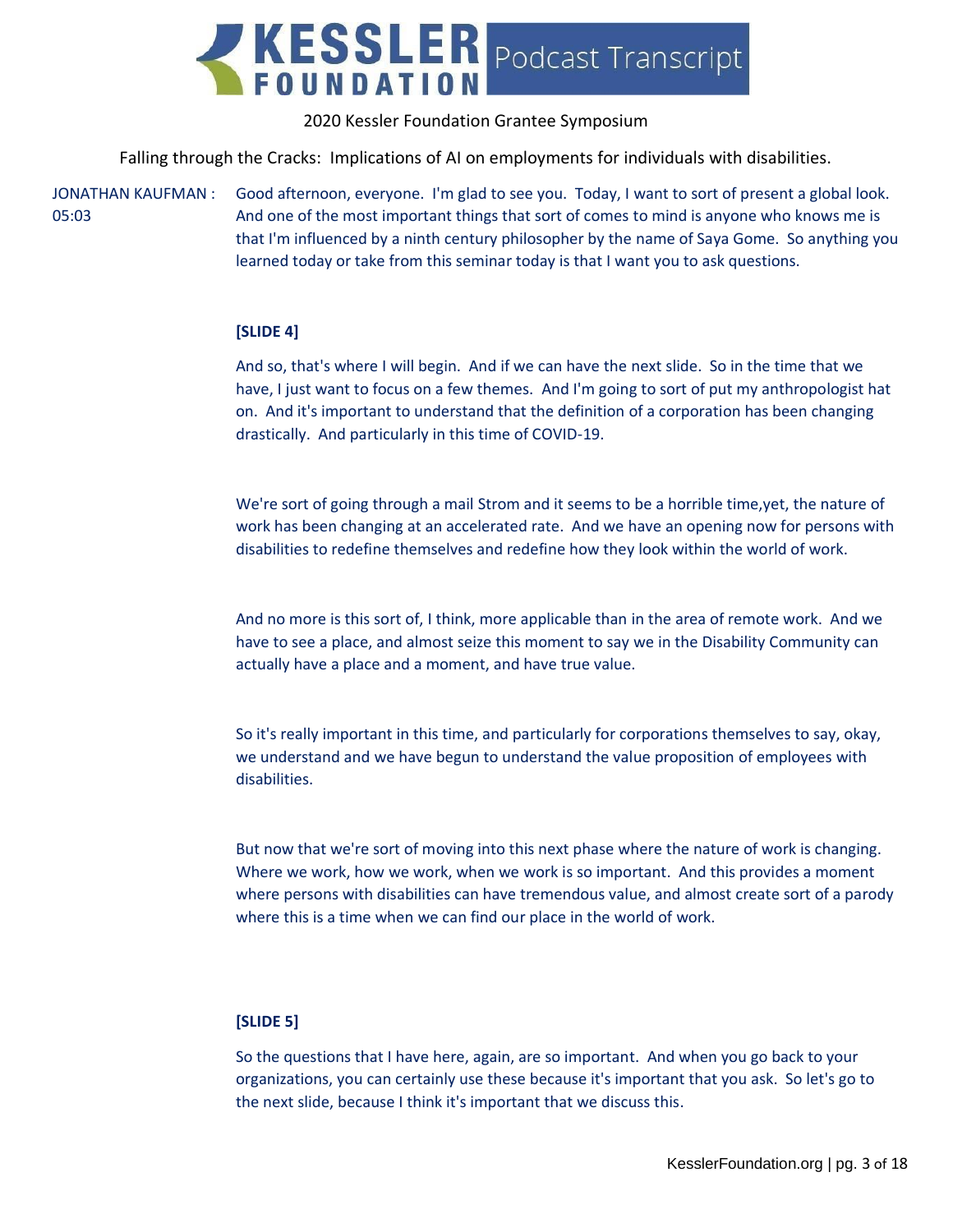

Falling through the Cracks: Implications of AI on employments for individuals with disabilities.

And so, as I begin to sort of talk about this, you know over the past decade, there's been a seismic shift. And it's important to put this into perspective.

So there was a study done by sort of Zion marketing research. And one of the things they talked about was that there is a true monumental change in the purchase, and particularly, the purchase and acquisition of adaptive technology. And whether we're talking about sort of lowtech to more high-tech, we just sort of become I think part of the process these days.

In 2015, the amount of money that was spent on adaptive tech reached about \$14 billion. And right now, according to their studies, they say bye 2026, adaptive technology, the market itself will be anywhere between 26 and \$31 billion. So if we understand the trajectory, the true trajectory of where adaptive tech is going, we only see it going upwards. And as we're seeing the world of COVID as being this accelerant, the technology has grown at a faster rate. And it's important that when companies think about their diversity and inclusion strategy, and they look at world of disability and employment of disabilities, understanding what do we need to think about? This is an area that I think will continue to grow and the value proposition of persons with disabilities will then continue to grow as well.

It sort of goes hand-in-hand. And it's important.

But I also want to step back for a moment and think about it, as I say, as a philosophical viewpoint. So you have two major organizations in the past, I'd say between 2018 and 2019. One here in the United States, which is the business Roundtable. As I write here in association of CEO's of America. But that is the landscape of economic forum. Between 2018 and 2019, they began to think

#### **[SLIDE 6]**

about what is the purpose of a corporation? And how do we redefine a corporation? And each one of them, both the business Roundtable and the world of economic forum said we have to move beyond the idea of economist Milton Friedman's idea that company is truly about shareholder value. And expand it to understand that, no, companies are about their people. You know, I always think about my grandfather who was a business owner. And he used to say that the essence of business is about the people that work there. That makes the culture. So this business Roundtable and the world of economic forum, within the past, literally the past two years have redefined sort of the modern principles of what a corporation is. And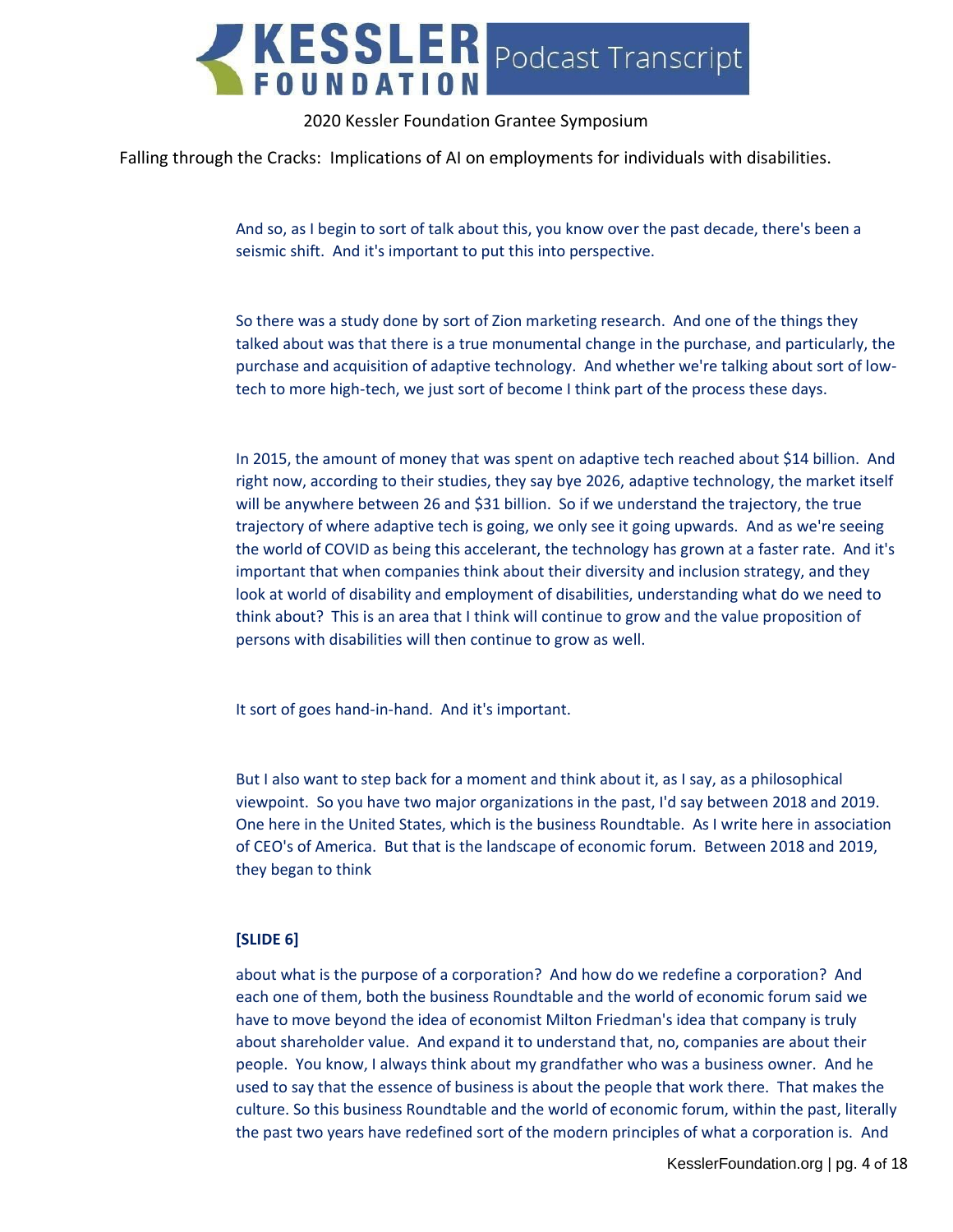

Falling through the Cracks: Implications of AI on employments for individuals with disabilities.

here's a quote specifically from the business Roundtable which says "major employers are investing in their workers and communities because they know it is the way to be successful over the long-term. These modernized principles reflect the business communities unwavering commitment to push the economy that serves all Americans." The idea of highlighting sort of diversity and inclusion is fundamental. And when I sort of think about the Disability Community, one of the things I tell my clients, I tell my students, I tell anyone I can sort of at least will listen is that disability is the essence of diversity. It runs across race. Ethnicity. Gender. Social economics. Sexual orientation.

And it is the only minority group anyone can join at any time. It is the essence of diversity, and it is part truly, truly the human experience. So as we think about redefinition of a company, that is fundamental.

And I'll sort of even go another step. When we think about the definition of a corporation, we have to think about the disability narrative. Anybody who knows me and knows my work, I have been writing about this ad nauseam in the sense that for corporations to think about how they do business in the 21st century, it is essential that they understand that there is a new disability narrative that can help define management practice and essentially business practice for the 21st Century. They have to look at the disability experience and say, okay, how do we understand that disability offers a way for creative-thinking? New management practice. New ways to think about the world of work in general. I don't have enough time to sort of get into this sort of minutia of that, and I'm certainly happy to answer some of those questions.

But I think in terms of modernizing the principles of the 21st Century corporation, we have to look into the lived experience as a body of knowledge. Just as much as it is about the lived experience in terms of personhood and agency. And that's going to be really important when we sort of think about highlighting disability in the economy of the 21st Century.

#### **[SLIDE 7]**

So COVID has been awful. We're sort of stuck in this mail Strom and we're all online here and many of us are stuck inside and we're heading into winter where there's going to be tremendous spikes and we're all seeing the numbers. But, but, what this silver lining of the COVID era has allowed us to witness is, it's sort of as Elaine talked about, it's been an accelerant. And it's been an accelerant for C-level executives, entrepreneurs, management, to say, okay, we're now forced to rethink the very nature of work and how we work.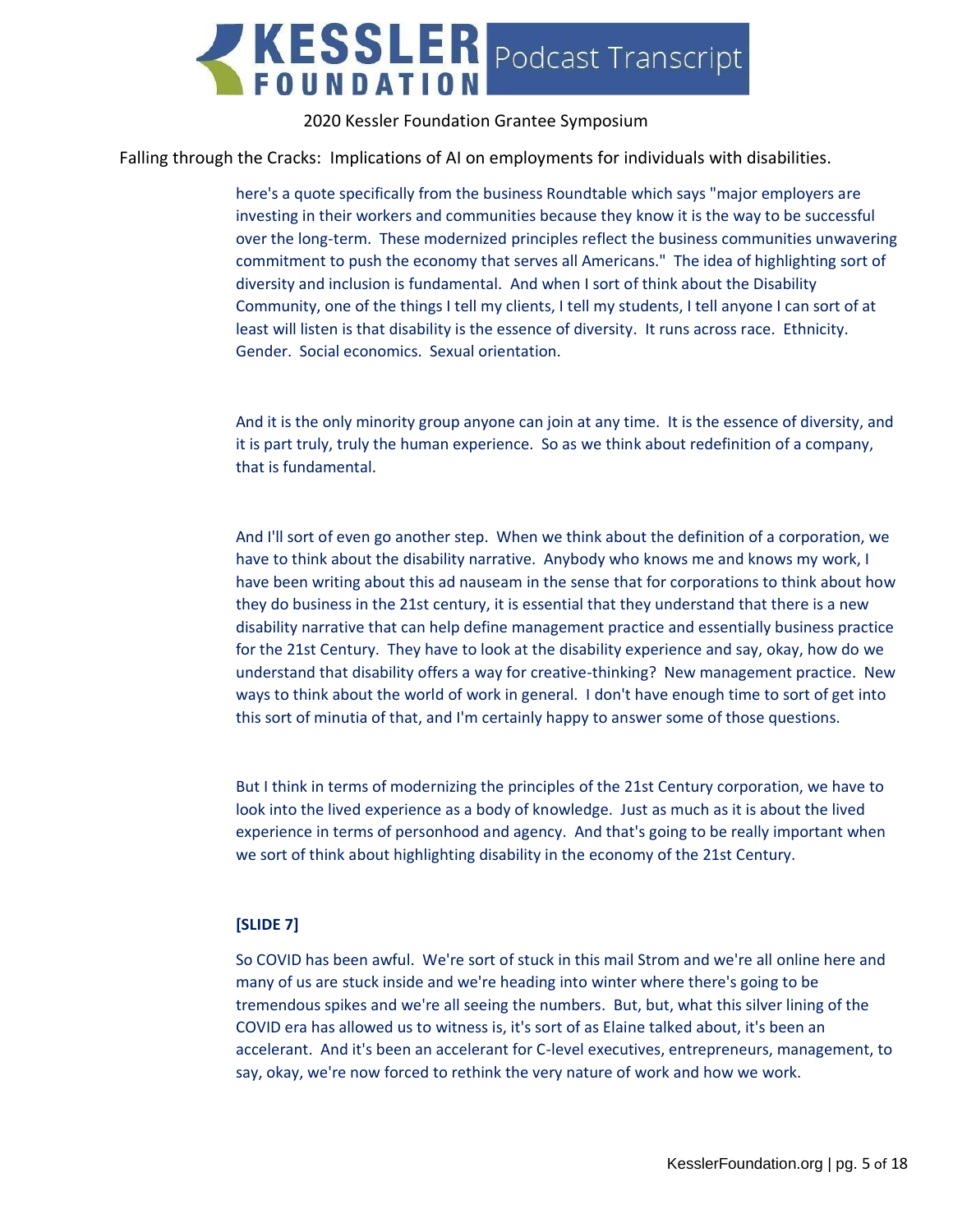

Falling through the Cracks: Implications of AI on employments for individuals with disabilities.

And at this point, we've seen that prior to COVID-19 and already begun to move away from centralized workspaces.

And now they're at a point where isn't wiggle room to say, we do this or we don't do this. We have to do this to survive. And it's really important, because this gives an opening for people with disabilities to be engaged in the process of work. As I've said before to be on par if they're given the tools. And it allows businesses to sort of say, oh, we can see disabilities, people with disabilities, rather, in all different types of roles if they're given the tools that allow them in.

So it's really important, too, when sort of when COVID is over here, but even in this moment to see what is the importance that remote work has provided for this community? And how do we understand this new relationship, as I've mentioned before, when we look at 21st Century understanding of a corporation, there has to be a fundamental change in terms of employeeemployer relationship. And one of the models that I sort of go to is Reid Hoffman's idea. And he's a partner at Gray Lock partners and he wrote a Bach called "the alliance." And it's not a top-down relationship. It's actually a conversation. And one of the most important things we have to think about particularly now in the COVID era is the conversation between employees with disabilities as well as, well, that conversation with companies, and particularly, senior management within the company, C-level executives and say we need each other. And the relationship has to change. And I think it's important that we stress that relationship, because it changes tenor of the nature of work and the way we work and once we get past COVID, and we will get pass it because it's hard to think how long this will be. But we will have that moment where we cross that sort of Rubicon, and say we've passed this. And say, well, how has work changed? And what remains? What vestiges of the old model of work, this sort of current model work that we're utilizing during COVID? And what can we utilize in the work of the 21st Century in a decentralized environment. And we have to sort of look at this community as a way to be, in many ways, I think, can be a template, and can offer a template because change is such a key part. And having that agility is such a key part of the lived experience of disability, and this is so important. All right. If we can go to the next slide, that would be great.

#### **[SLIDE 8]**

Okay, so I asked this question. Where do we go from here? And again, COVID-19 has forced corporate culture to wrestle with new challenges. And I sort of explained some of those challenges, but, again, they're going to be challenges, and I think the big underlying one is sort of a decentralized, the idea of an office space has changed. The physical office space to a virtual office space. How are we going to wrestle with that? That's going to be really interesting.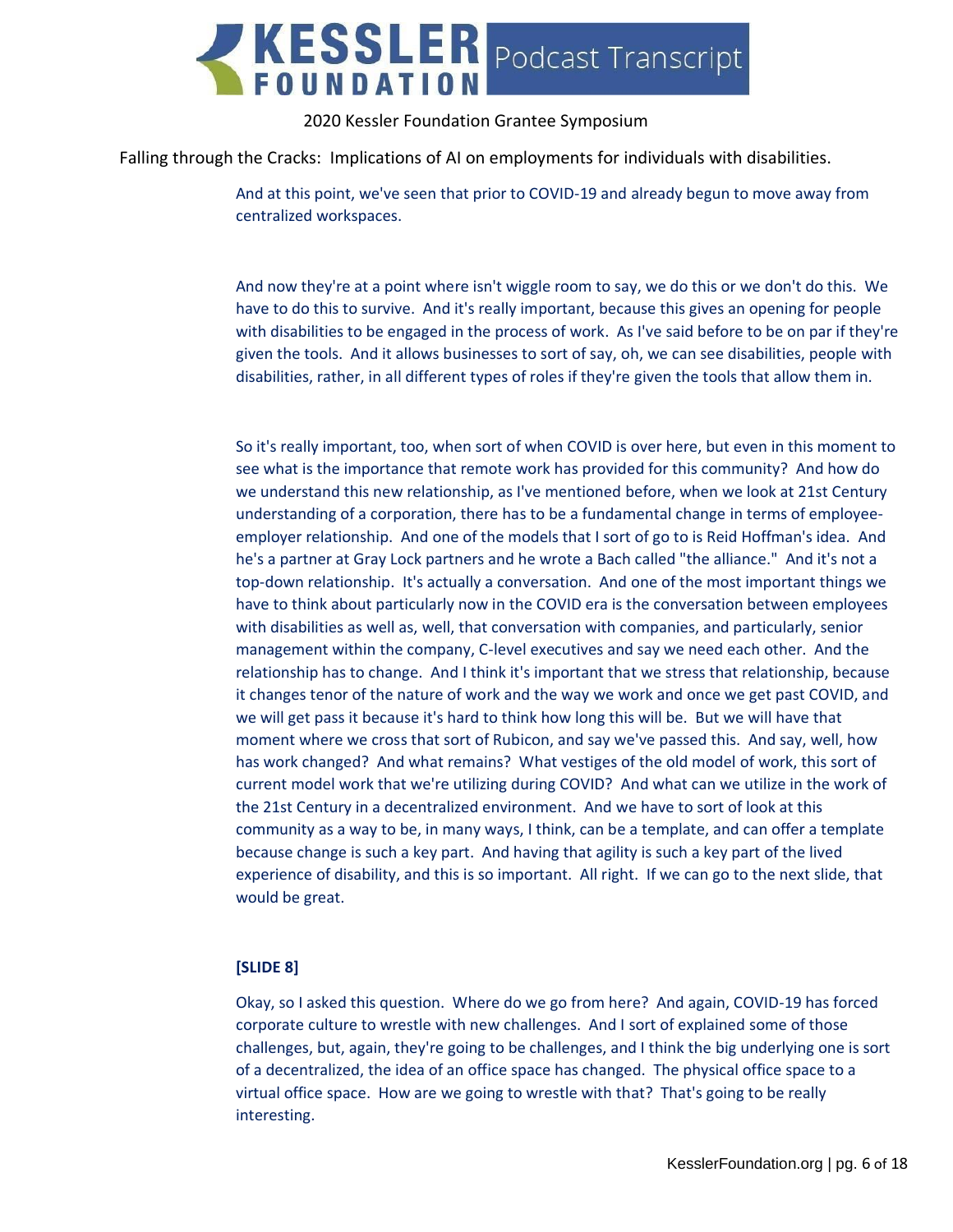

Falling through the Cracks: Implications of AI on employments for individuals with disabilities.

And second one is how employees with disabilities must redefine their perception and value?

Now, it isn't just about an understanding from sort of the corporate side, whether that's C-level executives, senior management on down. But it is incredibly important for employees with disabilities to take the reins. And one of the areas that I think that's vital in the process is Employee Resource Group. They have a moment now where they can take a leadership approach to how they envision themselves within the context of corporate life, as well as D&I professionals, diversity & inclusion professionals, and even talent management professionals. But I think it's important and that persons with disabilities, particularly persons with any disabilities in any company say how do we want to be seen? How do we want to be viewed? And also the value proposition that we can provide to the organization we work in.

And so these are questions that we'll sort of continue to be something that needs to be magnified, and clarified, and cultivated as going forward.

The third one here is corporate leadership can use this moment to see the importance of the lived experience of disability as a tool for culture and reinvention in this new digital economy.

I go back to the idea that the disability experience can be monumental in reshaping how corporate culture evolves. And, one, you have to see it as this experience offers a body of knowledge, whether it's how do you link it to an idea of creative-thinking?

How do you link it to an evolution of new products and services and marketplace? You can link it to the idea that now you have a whole new talent pool that needs to be considered.

And, again, I can go into this in more detail, but I'm just giving you the ten thousand foot view. It's important to understand that we are now at a true inflection point. Technology allows tremendous freedom. But, again, I go back to this idea that the access to the types of technologies, and this sort of adaptive technology, we understand it as I've mentioned before the marketplace. But now it's the application. Application, my doctoral thesis advisory used to say, application, application, application. So it's critical that we think about what are the next steps in terms of application of the disability experience within the corporate milieu and how do we do that? That, I think is going to be absolutely fundamental. I think we have another slide?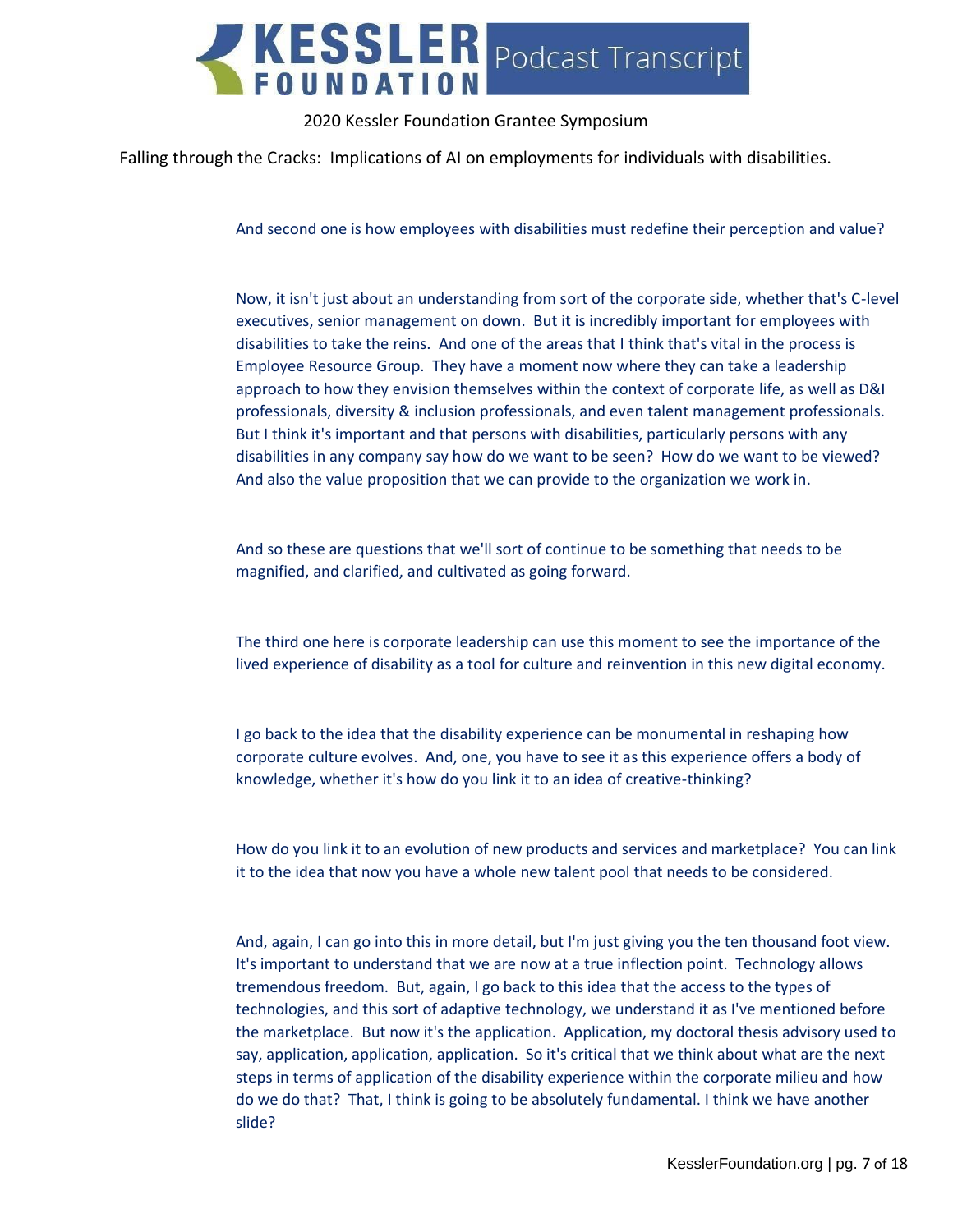KESSLER Podcast Transcript

## 2020 Kessler Foundation Grantee Symposium

Falling through the Cracks: Implications of AI on employments for individuals with disabilities.

|                                | [SLIDE 9]                                                                                                                                                                                                                                                                                                                                                                                                                                                                                                                                                                                                                                                |
|--------------------------------|----------------------------------------------------------------------------------------------------------------------------------------------------------------------------------------------------------------------------------------------------------------------------------------------------------------------------------------------------------------------------------------------------------------------------------------------------------------------------------------------------------------------------------------------------------------------------------------------------------------------------------------------------------|
| KATZ: 23:43                    | No, that's the last slide.                                                                                                                                                                                                                                                                                                                                                                                                                                                                                                                                                                                                                               |
| <b>KAUFMAN: 23:44</b>          | That is it.                                                                                                                                                                                                                                                                                                                                                                                                                                                                                                                                                                                                                                              |
| KATZ: 23:44                    | Jonathan provides a perfect segue into Betsy's presentation. So Betsy, so we've set the stage<br>for you in the future and what it may look like in this COVID pandemic. And Betsy is going to<br>talk about are people with disabilities Falling through the Cracks. Betsy is the CEO of Benetech<br>a non-profit that empowers communities and software for social goods in education, poverty<br>alleviation, and human rights. Betsy focused on innovating around the immense potential of<br>technology to drive inclusion, equity, and justice to positively impact marginalized communities<br>across the globe. Betsy, welcome to our symposium. |
|                                | <b>[SLIDE 10]</b>                                                                                                                                                                                                                                                                                                                                                                                                                                                                                                                                                                                                                                        |
| <b>BETSY BEAUMON:</b><br>24:32 | Thanks so much, Elaine, and it's great to hear Jonathan talk about possibilities and Elaine's<br>introduction of me, you can tell that's how I spend most of my focus. At the same time, I'm an<br>engineer. We're technology people. And we're using AI and other technologies every day on<br>the positive side. But I'm going to focus a bit today on how people with disabilities today are<br>Falling through the Cracks because of some of these same really promising technologies. So if<br>you go to the next slide.                                                                                                                            |

#### **[SLIDE 11]**

So first message is AI is here now... and it's everywhere. So people think about AI as something in the future. And I'll say AI is artificial intelligence. I'm going to shorthand that a lot during this presentation.

This slide is something called the AI 100. It's one version of many groups who are saying by different businesses what are some of the up-and-coming leaders in AI software? The main point of it is that whether you're talking about agriculture, auto, government, media, legal, or human resources, AI is here. It's prevalent, and it's being used very regularly. If I were to start with a story, you know, you may think about where is it used and where do I see it? If you see any self-driving cars, if you use any home assistant that you talk to, which I can't even say out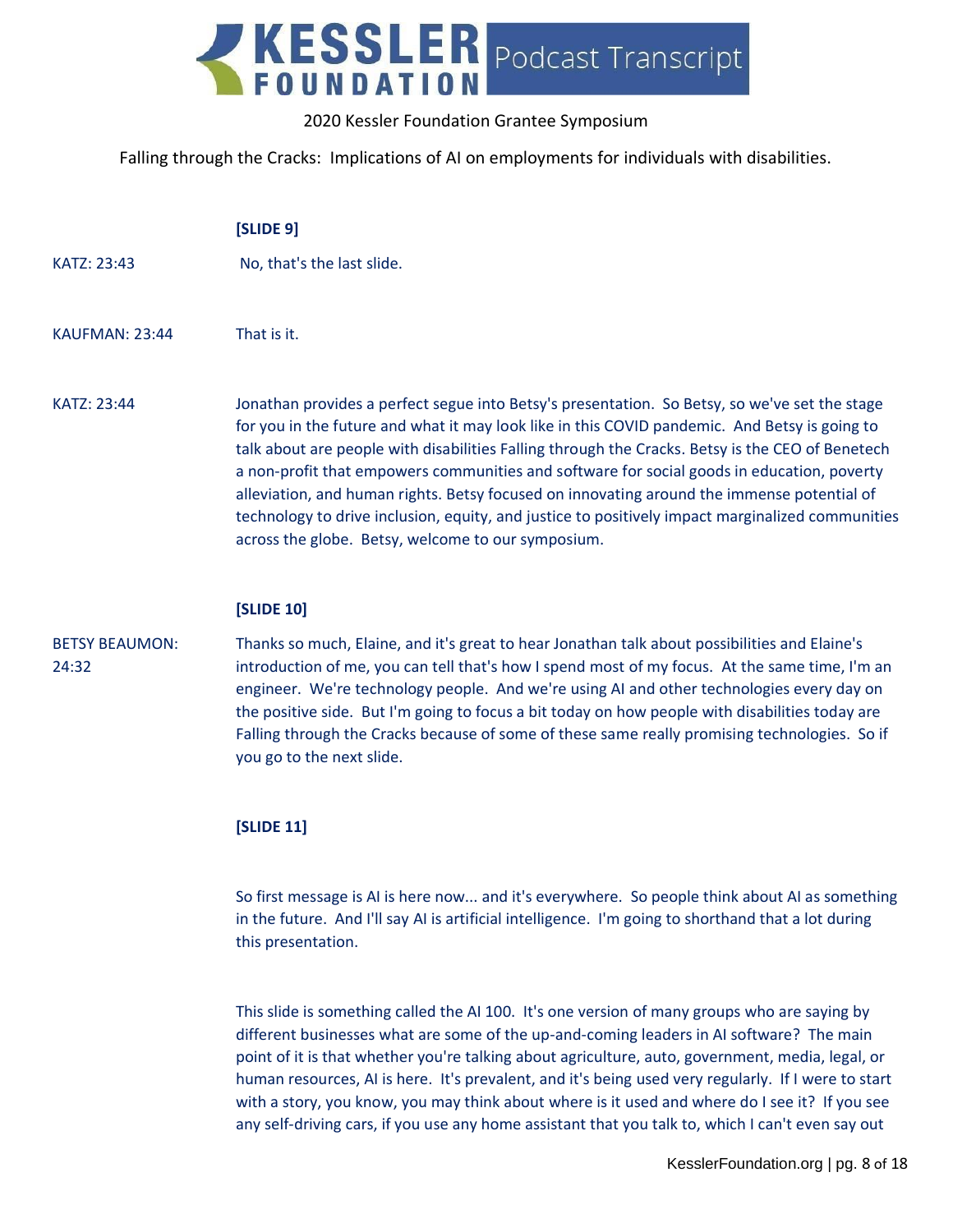

Falling through the Cracks: Implications of AI on employments for individuals with disabilities.

loud because it will answer me. And you see it in other ways that might be harder to realize. I use a lot of Microsoft Office products. And recently, my Microsoft to do had a new item in my to-do list that I didn't put in there. And my human assistant didn't put in there. I realized that it automatically put it in there based on the wording in one of the emails I received. It knew, and it was right, by the way, that I had an action on that email. And it was starting to be able to say, hey, we can actually be your assistant. And that's all because of artificial intelligence.

It's very good at making decisions with lots of data. And there are different elements that I'm not going to make this a technical discussion about machine learning and machine vision and stuff. But suffice it to say that AI is very good at recognizing patterns, in data, in pictures, and lots of different areas that it can crunch.

And that's where people talk about employment and some of the challenges where AI, is it coming for our jobs? Well, it is coming for some. Things like x-ray technicians or if you're interpreting MRI, actually machines can do that very well. If there's enough data about lots of MRIs, then it can compare those and say, ah, here's how this one fits. And it's not perfect by any means. But it will keep learning. That's what is really interesting and why it's sort of called artificial intelligence. It's because it actually learns as it goes. I'll talk about later how that can bring some problems, because if it keeps learning from data, is it learning the wrong lessons in some cases? So why don't we advance the slide.

#### **[SLIDE 12]**

So much of what I'll focus on today, given what much of you do is talk aboutreally how that manifests in human resources and recruiting kinds of areas for people with disabilities.

So first, how is AI showing up in the recruiting world? Really, everywhere again. So if you just look at sourcing, screening, and onboarding as three key areas, it is already being used in sourcing resumes. In looking at candidate profiles, you know, basically, again, sifting through large sets of data that exist. Applicant tracking system or other online databases. And basically, saying okay, you are looking for certain characteristics, how do those characteristics map to jobs?

The other area is screening. So, okay, we can crunch through bunch of the data. Now how do you pick candidates? So really looking at a set of evaluation criteria, and then evaluating the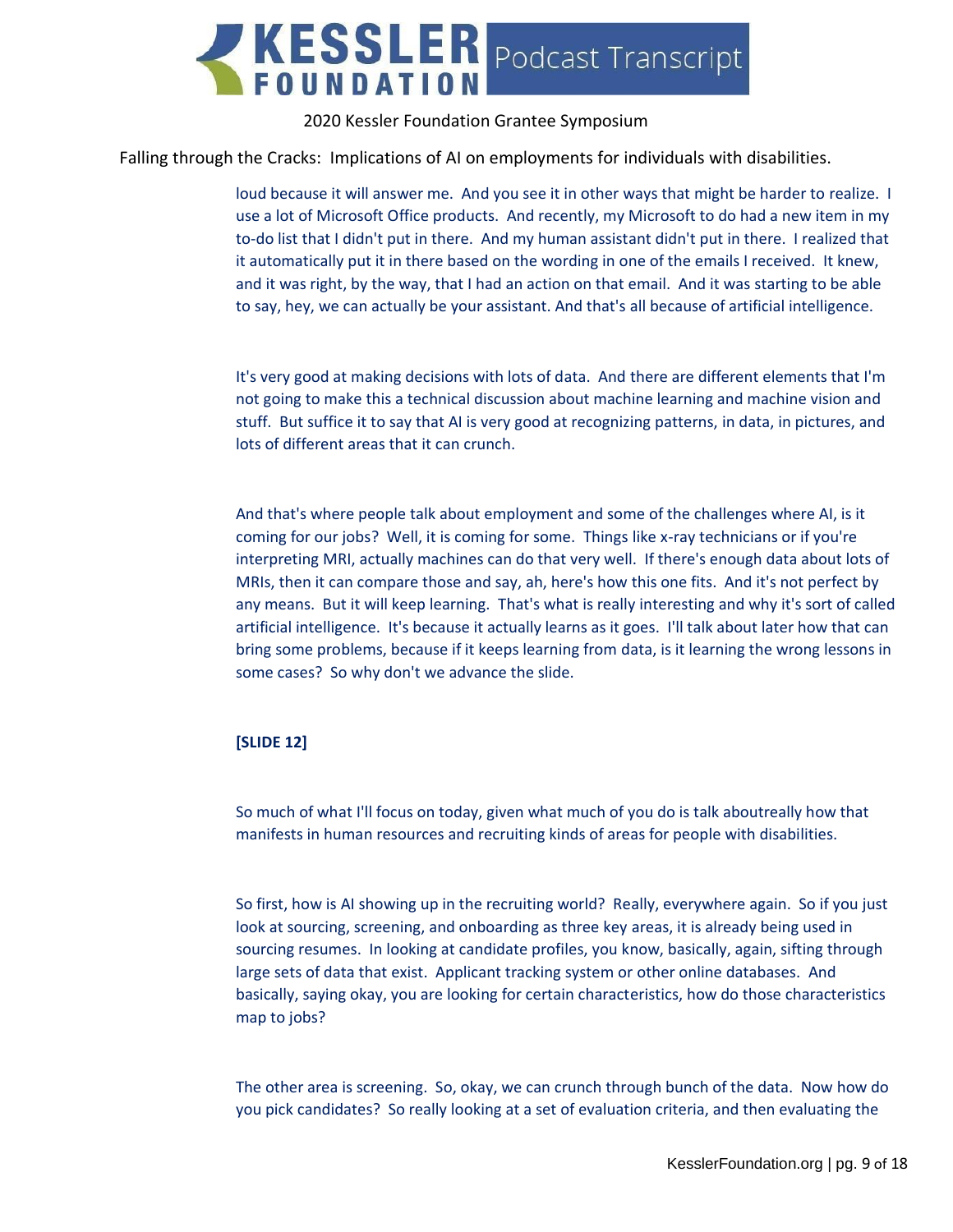

Falling through the Cracks: Implications of AI on employments for individuals with disabilities.

candidates, but then evaluating the actual candidates through things like video screening. And we're going to talk about that a bunch, because that's a huge issue for people with disabilities.

Again, great that you don't have to maybe go into an office and whole other set of interviews, but what is it that machine is looking for? And do your candidates have it is where we're going to come down on a lot of these questions.

And finally, onboarding. You know, there's some real benefits to human resources department if policies, documents, you know, having lots of resources for new employee to be able to, yeah, they're using a lot of chat bots. And if you have a question and we don't have time to shadow them so let's give them a place to ask these questions. Some of them, you can imagine in recruiting this is very helpful, because there's a lot of data volume to deal with and matching to deal with that's important. And on the slide, I'm showing a few examples. And this is just a few examples of tools. Things like eight fold.ai. Fetcher. You have number of tools in the screening area. And again, I'm showing a few like my interview. HireVue. And there's a whole bunch of screening tool and some on the onboarding area like my ally or keo. And this is a tiny snapshot of tools that exist. So advance the slide.

#### **[SLIDE 13]**

So I ended up as I was looking around out there saying, how have things advanced since I last dove into this area? One of the companies that came up a bunch, and it's not surprising because share big is McDonalds. So just as kind of an overview to give you an idea of how a large company is currently like deep in this area, McDonald is using or tried, writing or recruiting email with something calledtextio and they said we want to remove gender bias language in our actual job posting so that it's going to attract more women.

You can see again, there were some really good reasons that people have for trying to use these tools. They also do candidate screening. So they've actually pulled in a few different tools in that area, something called paradox that does natural language processing. So this means I can talk to a machine, and it canactually screen me and the machine would help crank through that. Something called talk push, which is kind of like a text messagey sort of thing. And they can also be voice, and you would actually have a conversation with a machine. It may be all ready, and it will certainly get to where you won't know you're having a conversation with a machine. You can actually think it's a human.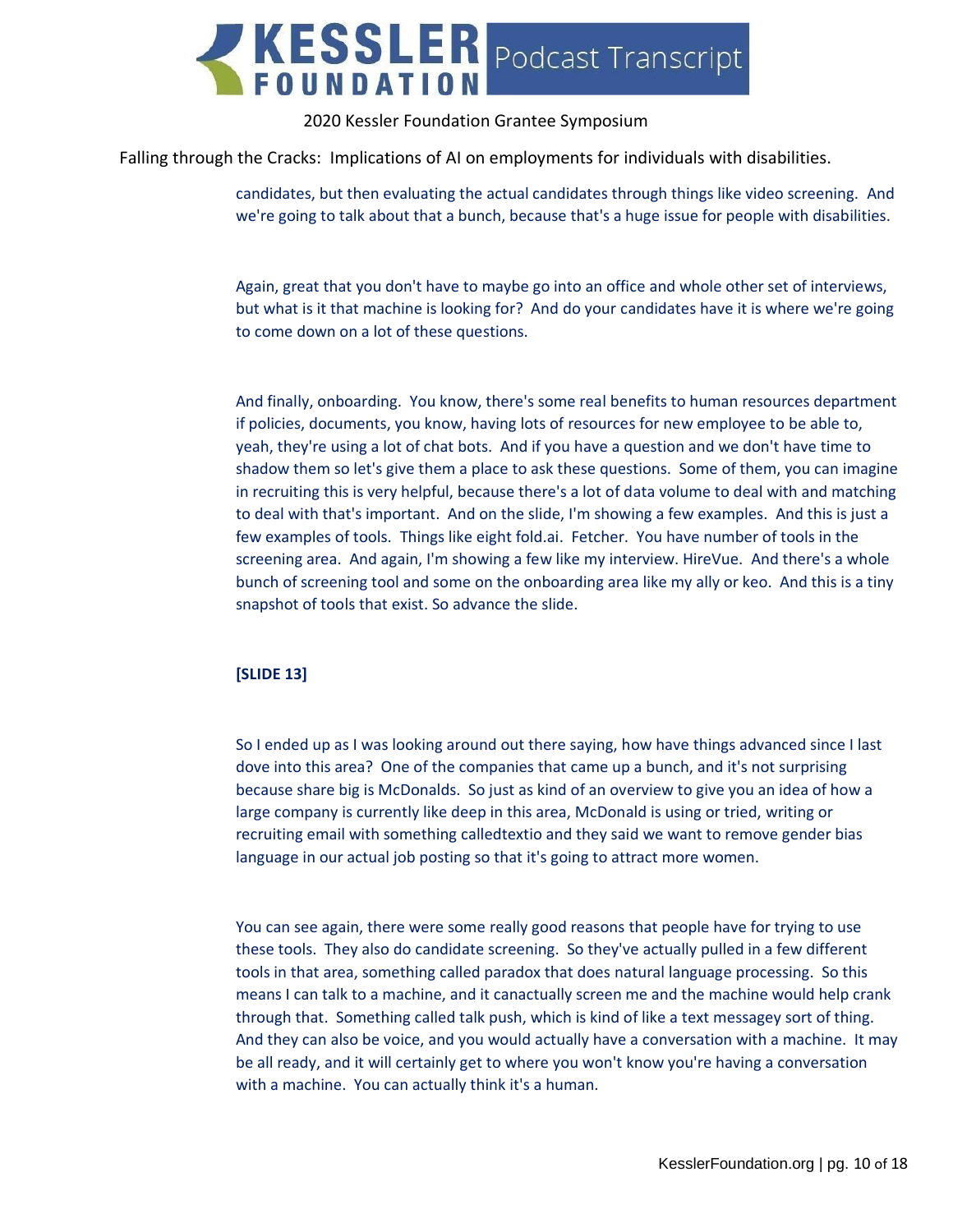

Falling through the Cracks: Implications of AI on employments for individuals with disabilities.

Begin a job application by voice. So if you have an Alexa, Google Home, they want to make it really easy for somebody to just say, "Alexa, start my job application at McDonalds." So you can see a lot of advantages for job-seekers. This is where we see things get trickier so, if you actually say they're going to put employees through a video game like assessment, to see if they're suited to be an employee, that is going to work really well for some people and really not so well for others. And video interviews, McDonald's is again down the path with" my interview I where it would be like now, staring at a camera and am I engaged with the camera? How am I relating, again, we're going to get to thinking through what that looks like for somebody with a disability.

The part I'm not talking a lot about, but of course McDonald's is a group doing a lot of this is how can they use machines and artificial intelligence to essentially replace what some humans are doing now? Most companies will say, it is about augmenting, and I think often it is, right? You can actually get lots more cars through the drive-thru if you had machines doing part of it. McDonald's is looking at showing menus differently based on the weather, the time of day. So why bother showing the breakfast menu first if it's ten at night? Someone could get the breakfast menu, but maybe that's not the first thing they want to see.

Could the drive-thru or the whole store become 100% AI-driven? Maybe. It wouldn't be great human contact, but you can reduce the number of humans. So that's my prognosticating. Something they're not doing to my knowledge, but something to keep in mind that, again, these technologies are great and are real. So next slide.

#### **[SLIDE 14]**

So I've already kind of tipped my hat here a little bit where things can go wrong in that. And particularly, where they can go wrong is with anybody who's not in the kind of center norm of sort of curve of data.

So the key thing about artificial intelligence is data. I always say AI eats data for lunch. So you don't get an algorithm that does whiz banging things out the other side and it doesn't have data it's learning from.

So what and who is in that data is the big question. And I think what we know as a field globally today is people with disabilities are really poorly represented in datasets, definitely in the employment sector for reasons most of you know. And, really, across-the-board. So that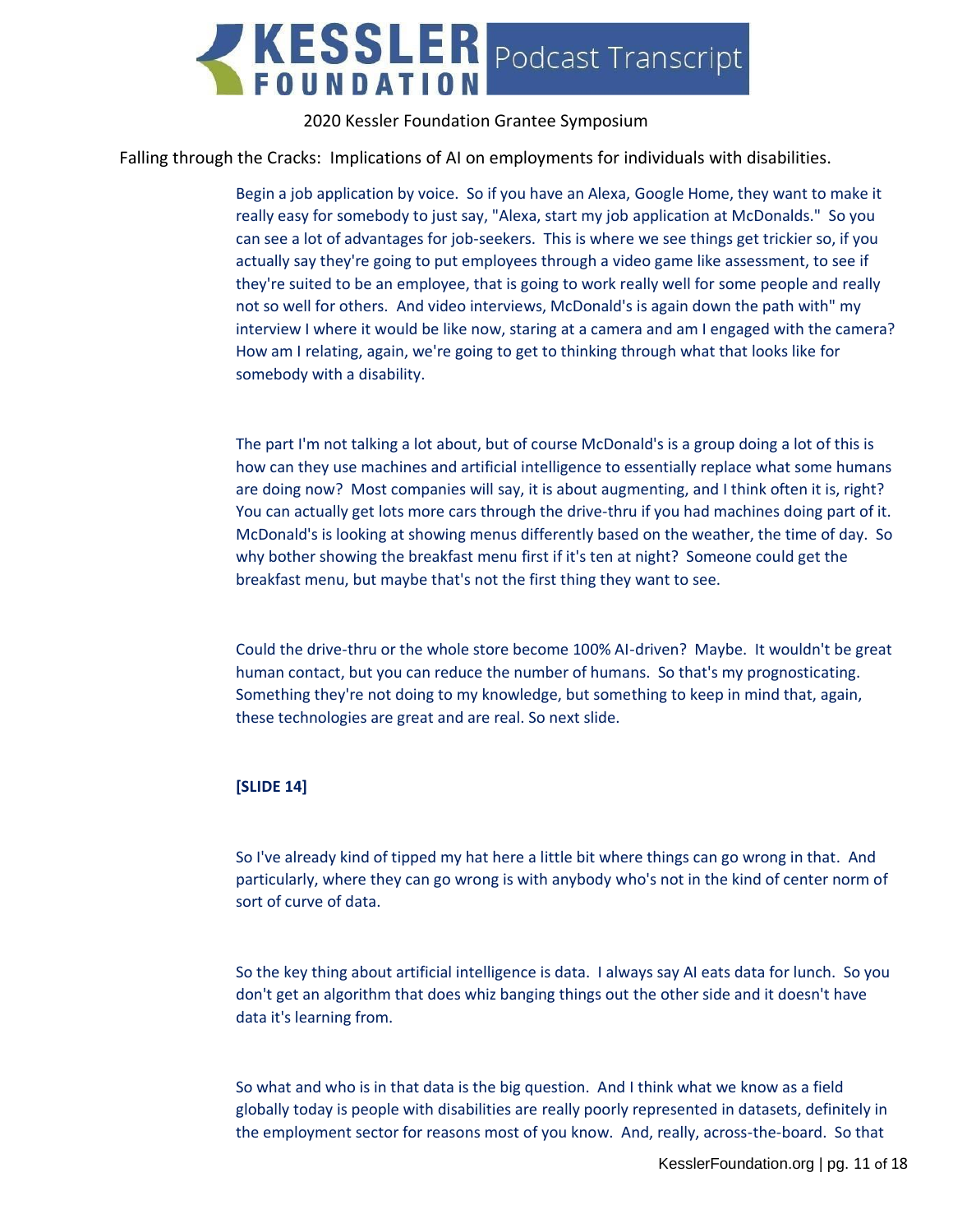

Falling through the Cracks: Implications of AI on employments for individuals with disabilities.

means, again, the food that these machines are eating doesn't actually have that nutrient in it. So it's a bit of garbage in and garbage out. So companies think we have great dataset of past employees that have been successful at the company. And if none of them are people with disabilities, that's just missing. So that's a real issue. And what about the developers? Who's developing these algorithms? To a great degree, the machine is actually learning a lot on its own, but it's guided by who is on the development team and certainly who's on the testing team.

Are they even thinking about people with disabilities? What we find mostly when people talk about diversity & inclusion initiatives, like Jonathan mentioned, they're mostly talking about race and gender, and not so much disability. So, again, even when a company is being very progressive and doing a great job of having their D&I initiatives influence their technology development or on the other side, technology purchases, this whole area may be missing.

And then finally, it's back to that technology purchases. The customers. Soif I'm in human resource department, and I'm buying some of these tools, do Iactually know what they're doing? Do I actually know if they are including people with disabilities? If they're including women? Do I ask? If I ask, do I get an answer? And does the developer fully know? And that's what we have found to be a little disconcerting is that some of the developers will either say it's black box and we can't tell you. Or they will just sort of throw up their hands a bit and say, you know, it is what it is. Or I don't really know. So next slide.

#### **[SLIDE 15]**

So let's talk about, again, the recruiting piece specifically. So sourcing. Will your candidates' profile match the data of past employees? Maybe. But maybe not. If you're trying to get somebody in a company that doesn't have a strong past of employing of people in wheelchairs, or people who are blind, are they actually there?

And they're not, then those algorithms are not going to be looking for your clients. They're going to be looking for other people that kind of fit that norm center of who they've had before. At the top of the screen, this is actually aheadline, a news headline that this is from a few years ago. Amazon scrapped at the time of secret AI recruiting tool that showed bias against women. That got bighead lines, because basically, the software they were using ranked certain words, phrasing and certain activities higher or lower based on language. So what it turned out, a lot of this was looking at masculine language usage and women were getting pushed to the side. So you can imagine where that goes when talking about actual activities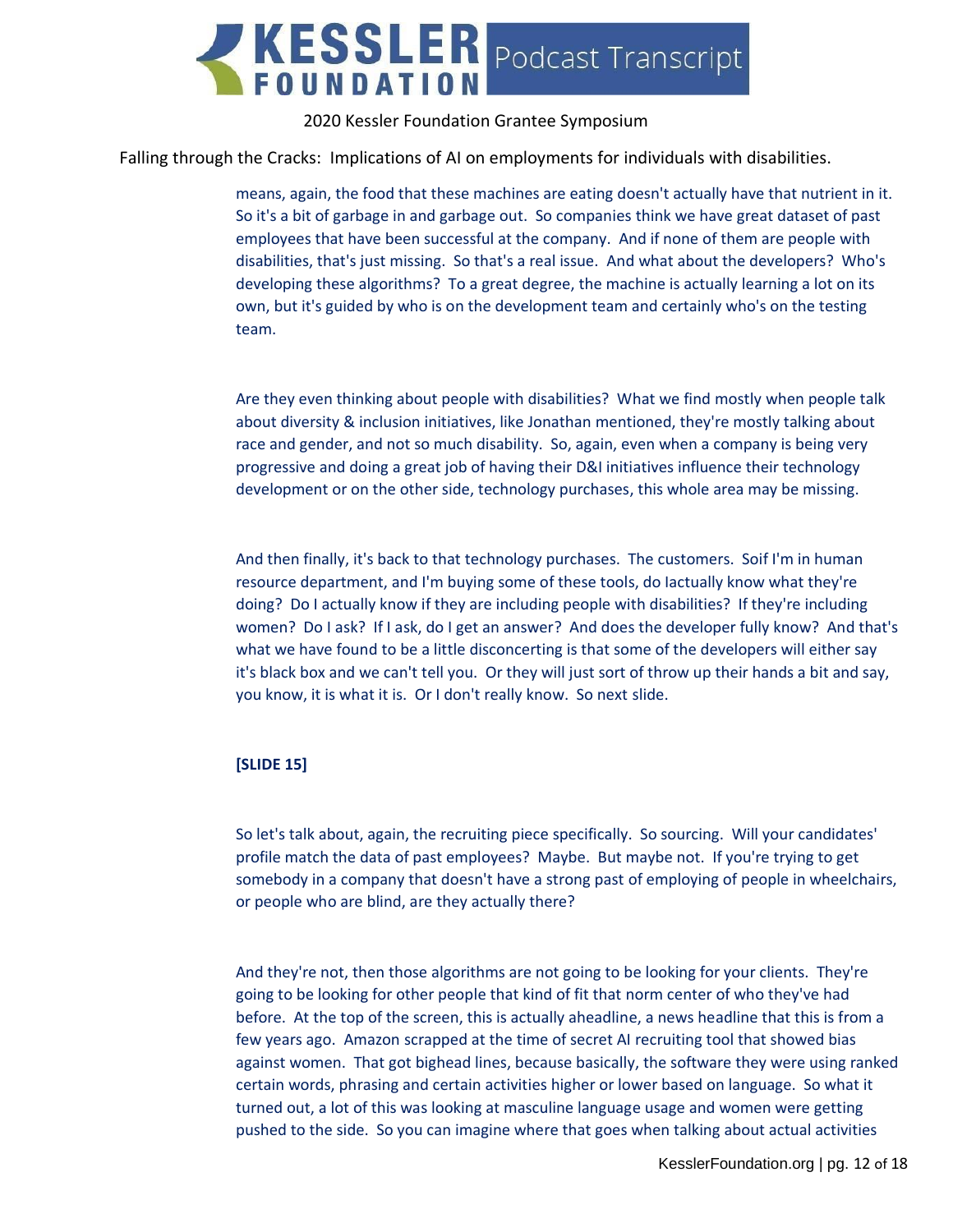

Falling through the Cracks: Implications of AI on employments for individuals with disabilities.

and things. If they're looking for sports or something like that, because their best salespeople have played water polo, that's an issue. And again, they may not even be doing it on purpose.

It may be this is great, it's eliminating bias because people are out of the equation. Well, they're not, because data is what's driving it. On the screening side, this has gotten the most attention in the Disability Community. If I'm here in front of a video camera, which I agree with Jonathan. I think people with disabilities will be getting more used to doing, but that still doesn't mean if I'm blind or if I'm on the autism spectrum that I am necessarily engaging with that camera in a way that the machine would believe is positive based on the dataset it's using.

And then there's also this speech recognition. I mentioned some of these tools are literally to have a conversation. And if someone's speech is harder to recognize, or again, doesn't match the way that system was trained to listen, that will be a problem. And this has been an issue already shown up with people with different accents. And, again, different speech patterns. So somebody who's Deaf and Hard-of-Hearing may have a really hard time getting past an interview if that's the step they have to go through.

And onboarding, I think there's more advantages in some of these areas than others. But at the same time, wow, if the on boarding is essentially like a video game, how does that work for everyone? And is that video game being essentially tested on people with disabilities, or some of the people in the development group saying wait a minute, if you have it work like this, it's going to be very inaccessible. And if it's a text chat bot or voice, again, there may be actual advantages for some people with disabilities, and there's going to be disadvantages for lots of others. So next slide.

#### **[SLIDE 16]**

What should we do about it? Well, and other headline is: Bias in AI, a problem recognized but still unresolved. So there's still a lot of work to be done. One is inclusive data. So I talked a lot about the data. So one area we're working on, and number of others are is how do we make sure people with disabilities are in the dataset? And I'm thinking this whole field needs to be thinking about this and saying, well, maybe some of the people listening to this webinar can actually help with that.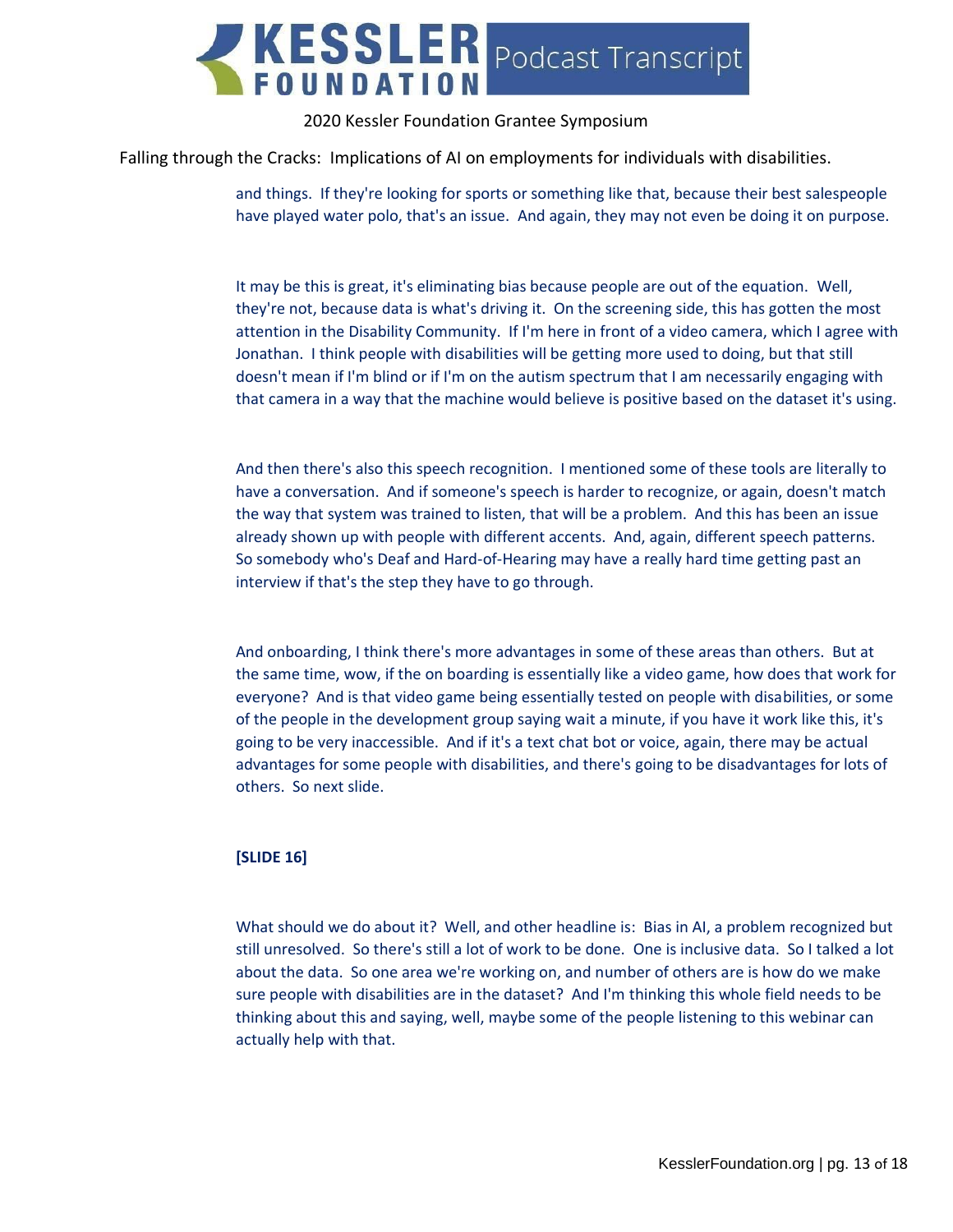

Falling through the Cracks: Implications of AI on employments for individuals with disabilities.

Maybe there's a way to make sure datasets we have that show robust performance by people with disabilities in various kinds of jobs can find its way into some of the datasets used to train these systems?

Inclusive development teams I've mentioned number of times. People with disabilities need to be developers and testers. If that industry and group of industry should be representative of the world that we're trying to get into jobs. So, again, I think a lot of times, there's pains being taken now on diversity & inclusion and race and gender but not so much in disability. Many of you getting a seat at the table and working with employers to think hard about what platforms they're adopting and what the downside could be. All of that together, doing all of that will lead to inclusive algorithms. And OneNote on some of these algorithms, some of the companies I showed time metrics on there. They've actual m come out and said they have an Open Source algorithm auditing tool. So they're actually being more open and transparent. You can see if our algorithm is being discriminatory or not. And that kind of move is really, really important. There'ssome potential legal things around that. Europe has already taken big moves in algorithmic transparency but U.S. has not talked about it yet. First thing is recognizing AI is here and it's real and we have to deal with it and second thing is where along the line can we fix some things rather than just throw up our hands? And I think it is quite fixable. So together, we can get the benefits of AI well supporting the people with disabilities around the world who need these things to include them. So thank you! Be.

## **[SLIDE 17]**

KATZ: 45:22 You can see Betsy's information on the screen if any of you have some follow-up questions. We're going to open it up for questions now. I'm going to ask Jonathan to turn back his video and audio.

#### **[SLIDE 18]**

We have questions in the chat box which first one may be for Jonathan, but you both can have a shot at it. "I'm worried that corporate leadership might take wrong lessons from COVID, as far as accommodating people with disabilities might be considered. And as a work from home accommodation measure which may not work for many people with disabilities. Please disburse me of this cynicism."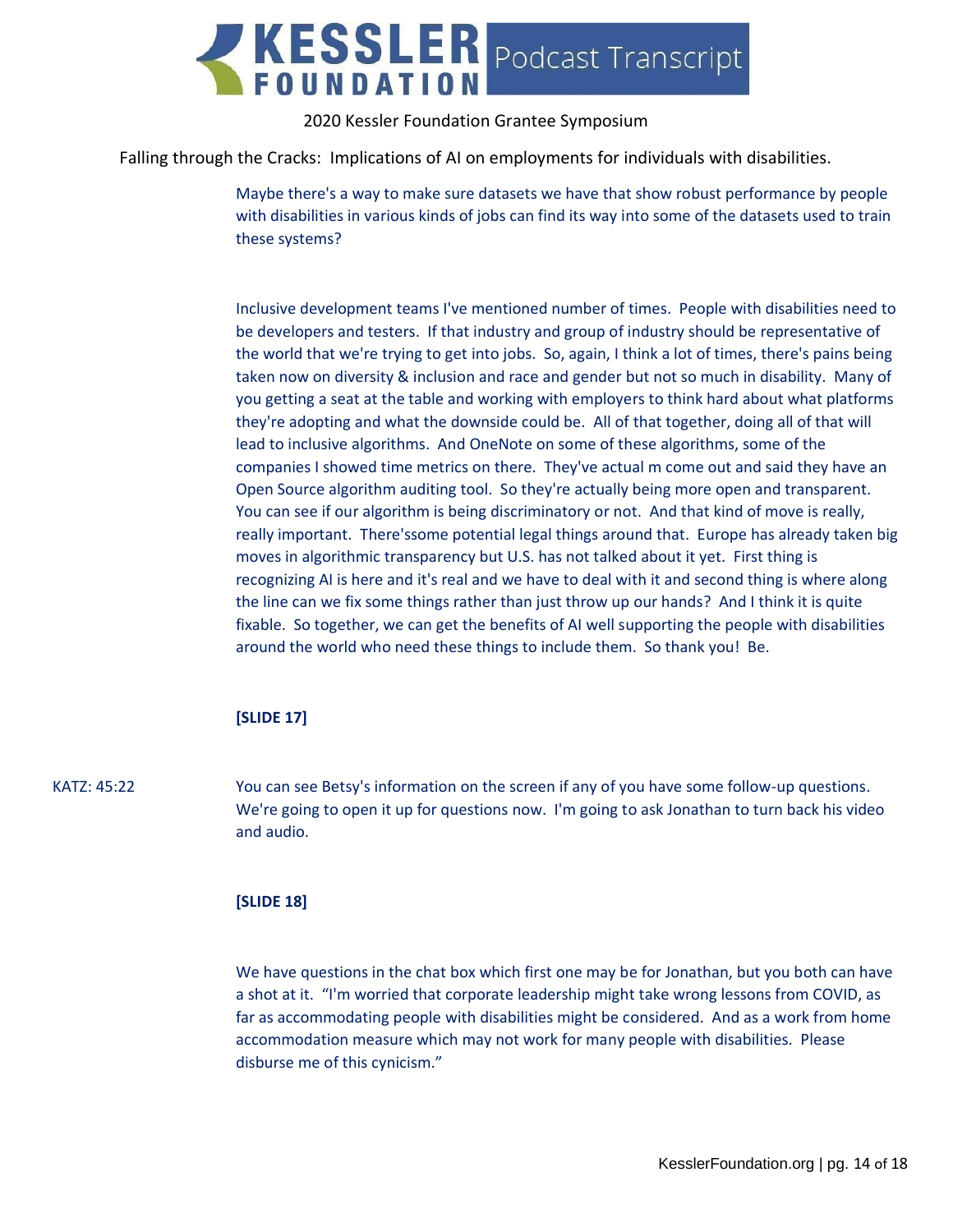

Falling through the Cracks: Implications of AI on employments for individuals with disabilities.

KAUFMAN: 02:57 This is interesting perspective. And I would say the potential is there. However, I think it is important to show. And this is why I say the conversation is so necessary. That people with within the community, as well as ERG groups and people specifically in D&I to show the proposition. That is where the conversationhas to begin.

> So as we come out of COVID, and I know we're not quite there yet. This conversation has to start happening now.

If it begins now, and I think if people within the community are vocal and say, here's what we can provide. Here's what this sort of decentralized moment has allowed us to do, and has allowed us to be more productive, and has allowed us to be engaged in the experience of working for an organization and increased productivity. That, I think, can temper some of the fears.

Now, again, I have to say this conversation has to happen now. And I am having this conversation literally with companies all over the place. So I think that is critical. I haven't seen cynicism yet but we'll try.

KATZ: 47:07 I think it's important to have this conversation both if you're helping people on the side of practitioners help people seek employers or one of those who may be working, or the employer side or demand to work with employers to keep diversity & inclusion in the discussion. So I want to try to get to the next question. This is Vidya Sundar. I heard that some large warehousing companies screen using automated phone calls, which may negatively impact people with hearing impairments. Do you know any solutions that can circumvent these calls?

# BEAUMON: 48:34 I think this goes back to the stuff I said about people need to raise up and say that's not okay. Like we have to make sure there is that ability with hearing impairment to interact with the system. Certainly, there are the kinds of solutions that help somebody with a hearing impairment, communicate on a phone call. SoI think it's making sure that the employers, again, using these tools really understand that they're actually discriminating when they do that.

And that, yes, there are some technology solutions to make it easier for somebody with a hearing impairment on a phone call. But either, you have to go around that technology so that they're not required to use that particular screening tool. Which, again, could lead to concerns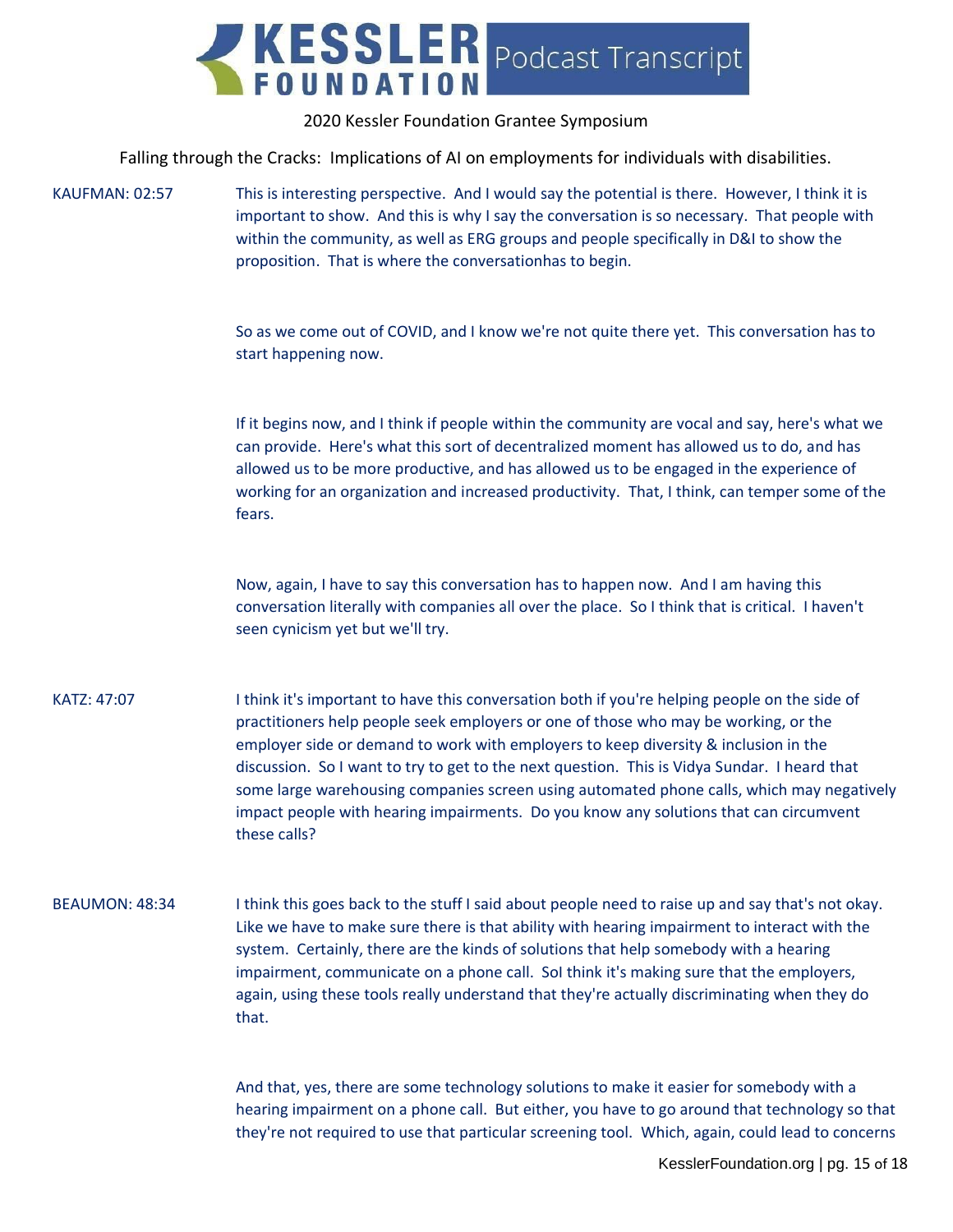

Falling through the Cracks: Implications of AI on employments for individuals with disabilities.

about discrimination itself. Or just say, like, these got to get out of the system until there's a full end-to-end ability for all people to use it. Umm-hmm.

KATZ: 49:43 I just want to follow-up on that question, because one of the questions I had, if you're a person with a disability representing a person with a disability. And you find you're facing this AI, how do you recommend? Or how do you recommend to deal with it to try to still get that job interview or get into that company?

BEAUMON: 04:50 Again, it is so tricky because it is so under recognized. There are number of organizations who are working on more inclusive AI and it kind of gets to one of the questions later. Most of these now are currently in the academic and non-profit world. There's a group Center for Group and Technology that look at examining what is being done by creators of the technology to at least say like you guys are un here's where you need help. There's a group out of UC Berkeley and inclusive AI, but their inclusion is almost entirely women and racial minorities at this point. So I think at the large end, it's a growing concern.

> Groups like Microsoft actually are pushing really hard to fund more groups to get on top of this so there's a big movement.

> As an actual individual and getting into a specific company, I think it's back to saying like this is discriminatory. I'm sorry to say that there probably needs to be some more lawsuits or legal action if employers continue to use these tools.

> I think, again, I'll caution to say I don't actually think employers know they're discriminating. They're adopting tool they don't understand either. And so I think the first step is awareness, and to squawk about it, frankly, and then if they don't fix it, then there may have to be legal remedies. And that's, you know, not my area of expertise but there are some people who's area of expertise it is.

KATZ: 52:05 I know a lot of people who are listening to this who are not placing people incorporations or dealing with large companies so, I'm going to ask both of you this question. Jonathan, how do you look at the future work and some of the issues that have come up working virtual when you're dealing with a small business? It may be family-owned business, or smaller employer? What are your thoughts on this?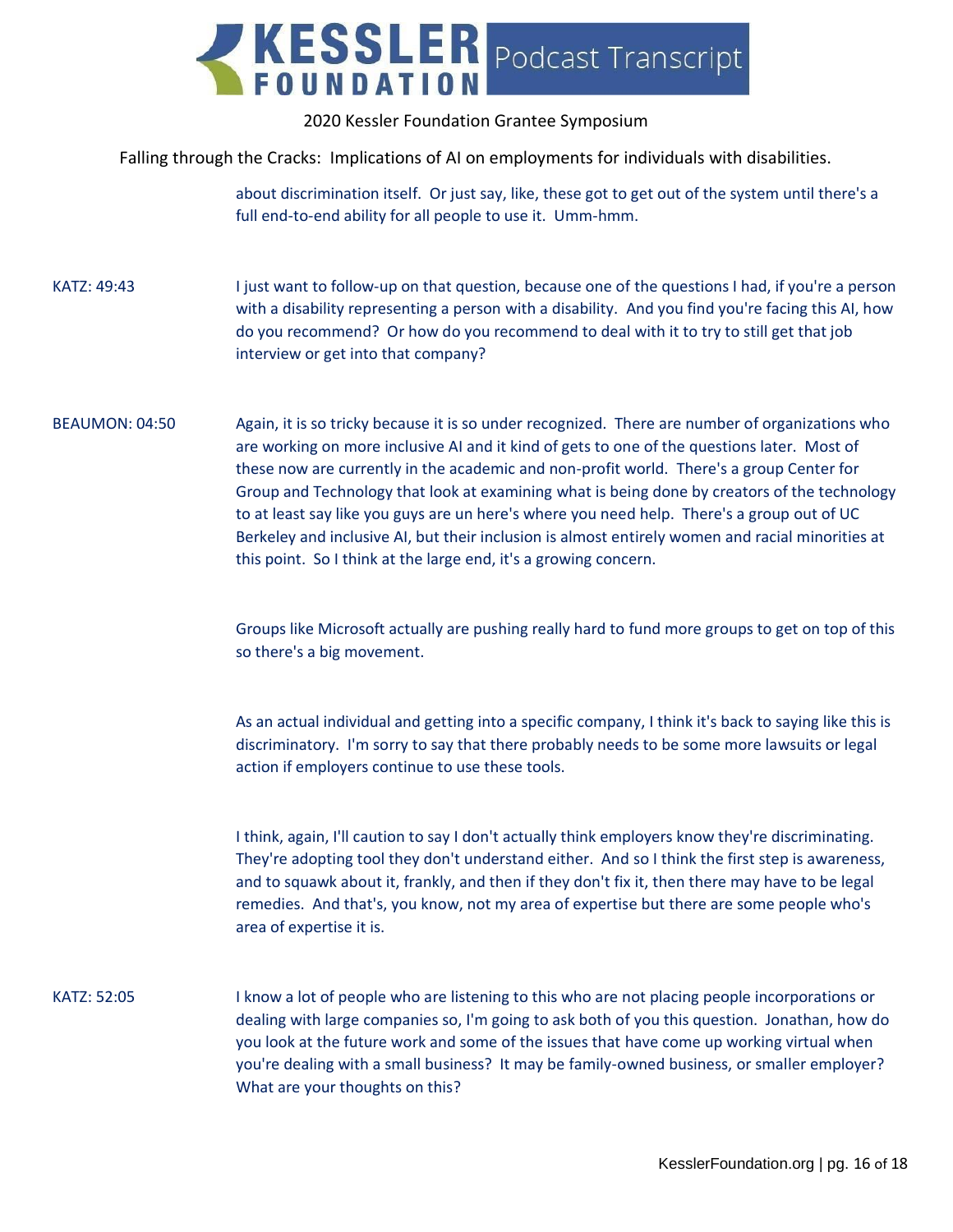

Falling through the Cracks: Implications of AI on employments for individuals with disabilities.

KAUFMAN: 52:32 Well, one of the areas that is sort of ripe in terms of disability, and particularly in the future of work is entrepreneurship. And I think the development of small companies, and with the advent of these platforms that you can sell direct to consumers or other platforms, like Etsy for example. So the ability to sort of say, okay, we can take the reins into our own hand and guides are there. But I think as far as smaller companies, it's still slow in time. And there is the elephant in the room which is still there which is the "F" word. Fear. Those are the vestiges of the past. And that we sort of have to begin to get over and I go back to this idea that Reid Hoffman has and the idea of conversation. As I've said before, there is an element of human connection and how we think about connecting with each other and understanding one another. And while some people may think of that as sort of pop psychology, it's so true. And we need to be able to understand relevance. We need to understand value. So I think that's where it begins. And as I've said before, indulge me. The question is often more important than the answer. And you have to begin with the question in order to find the best solution. KATZ: 54:16 Betsy, you may have thoughts but I want to wrap in other questions too. When you're working with some of the small companies or the larger companies, how do you, there's a question

about unconscious bias and how does that fit into the discussion about AI trying to, you know, take that out of the equation, and also somebody is asking for some examples of companies that have really done well with inclusive algorithms?

BEAUMON: 54:46 Yeah, there's some really good and hard questions in this one. I think quickly, the smaller companies, you're less likely to run into AI as much right now. Right? It's often been the larger companies because of the volume kind of questions. But it's coming. And some smaller companies are using these tools as well.

> There's also the fact that they may just be using kind of tools that they see as run-of-the-mill tools that happen to have more AI in the back-end. So I think it's coming to smaller companies even if it's not as prevalent there today.

> Unconscious bias, there was a thought, and there are still people who will say because these are machines, they don't have unconscious bias. But, again, all of the data and all of the unconscious bias of the developers is all in there. So it's true. It may not be my unconscious bias as a recruiter. But it's unconscious bias built over years. And unconscious builds up in some ways based on our life experience. So if the data represents the life experience of you know bunch of recruiters and bunch of companies that don't employee people with disabilities,